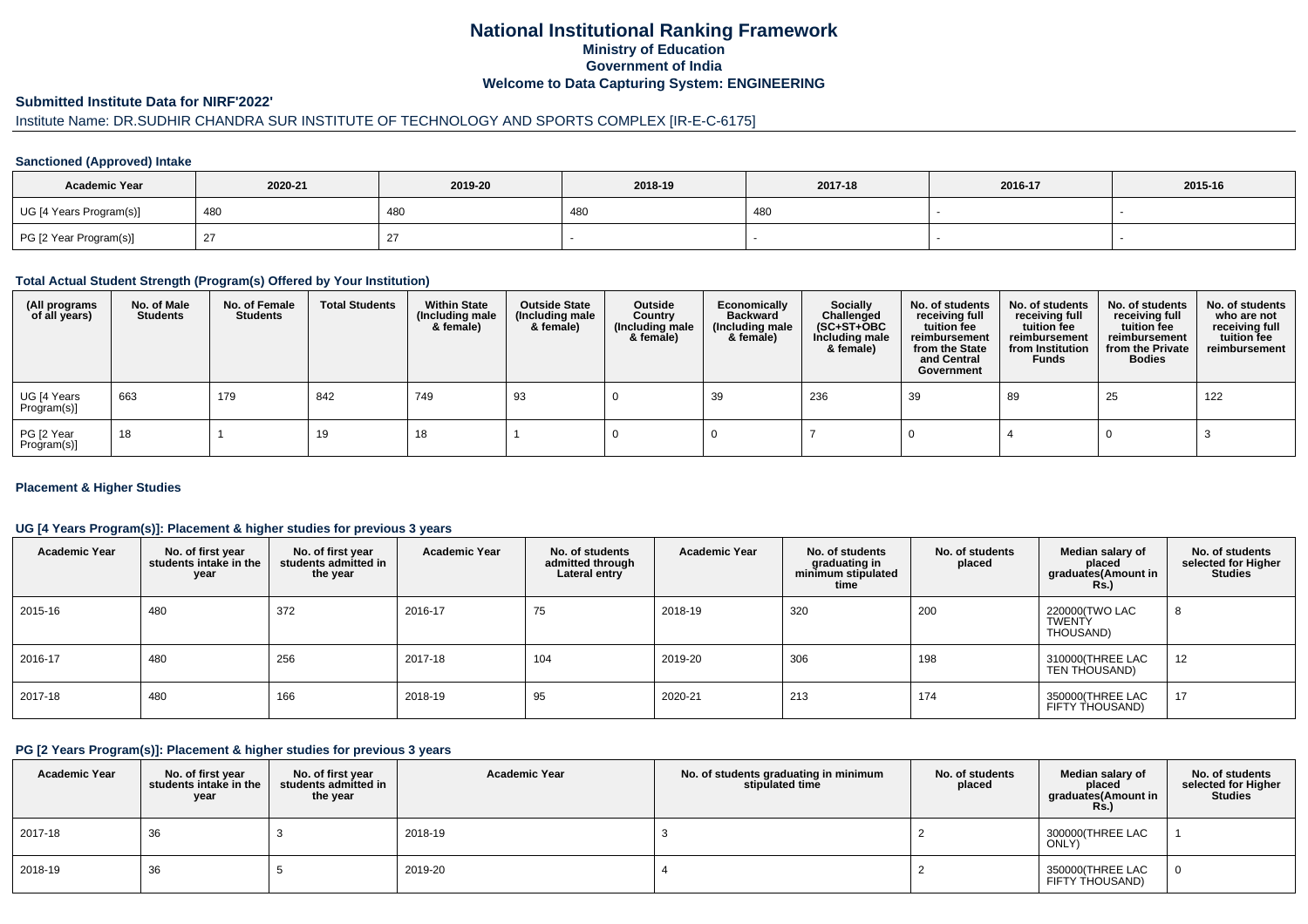| 2019-20<br>2020-21<br>350000(THREE LAC<br>$\overline{1}$<br>FIFTY THOUSAND) |  |
|-----------------------------------------------------------------------------|--|
|-----------------------------------------------------------------------------|--|

#### **Ph.D Student Details**

| Ph.D (Student pursuing doctoral program till 2020-21 Students admitted in the academic year 2020-21 should not be entered here.) |         |                       |         |  |  |  |
|----------------------------------------------------------------------------------------------------------------------------------|---------|-----------------------|---------|--|--|--|
|                                                                                                                                  |         | <b>Total Students</b> |         |  |  |  |
| Full Time                                                                                                                        |         |                       |         |  |  |  |
| Part Time                                                                                                                        |         |                       |         |  |  |  |
| No. of Ph.D students graduated (including Integrated Ph.D)                                                                       |         |                       |         |  |  |  |
|                                                                                                                                  | 2020-21 | 2019-20               | 2018-19 |  |  |  |
| Full Time                                                                                                                        |         |                       |         |  |  |  |
| Part Time                                                                                                                        |         |                       |         |  |  |  |

### **Financial Resources: Utilised Amount for the Capital expenditure for previous 3 years**

| <b>Academic Year</b>                                                                                                                                                                      | 2020-21                                                               | 2019-20                                                                                         | 2018-19                                                                 |  |  |  |  |
|-------------------------------------------------------------------------------------------------------------------------------------------------------------------------------------------|-----------------------------------------------------------------------|-------------------------------------------------------------------------------------------------|-------------------------------------------------------------------------|--|--|--|--|
|                                                                                                                                                                                           | <b>Utilised Amount</b>                                                | <b>Utilised Amount</b>                                                                          | <b>Utilised Amount</b>                                                  |  |  |  |  |
| Annual Capital Expenditure on Academic Activities and Resources (excluding expenditure on buildings)                                                                                      |                                                                       |                                                                                                 |                                                                         |  |  |  |  |
| Library (Books, Journals and e-Resources only)                                                                                                                                            | 675823 (SIX LAKH SEVENTY FIVE THOUSAND EIGHT<br>HUNDRED TWENTY THREE) | 713411 (SEVEN LAKH THIRTEEN THOUSAND FOUR<br>HUNDRED ELEVEN ONLY)                               | 200758 (TWO LAKH SEVEN HUNDRED FIFTY EIGHT)                             |  |  |  |  |
| New Equipment and software for Laboratories                                                                                                                                               | 5094516 (FIFTY LAKH NINETY FOUR THOUSAND FIVE<br>HUNDRED SIXTEEN)     | 3248377 (THIRTY TWO LAKH FORTY EIGHT THOUSAND<br>THREE HUNDRED SEVENTY SEVEN ONLY)              | 5408694 (FIFTY FOUR LAKH EIGHT THOUSAND SIX<br>HUNDRED NINETY FOUR)     |  |  |  |  |
| <b>Engineering Workshops</b>                                                                                                                                                              | 1504876 (FIFTEEN LAKH FOUR THOUSAND EIGHT<br>HUNDRED SEVENTY SIX)     | $0$ (ZERO)                                                                                      | 0 (ZERO)                                                                |  |  |  |  |
| Other expenditure on creation of Capital Assets (For setting up<br>classrooms, seminar hall, conference hall, library, Lab, Engq<br>workshops excluding expenditure on Land and Building) | 4092650 (FORTY LAKH NINETY TWO THOUSAND SIX<br>HUNDRED FIFTY)         | 42227297 (FOUR CRORE TWENTY TWO LAKH TWENTY<br>SEVEN THOUSAND TWO HUNDRED NINETY SEVEN<br>ONLY) | 2652944 (TWENTY SIX LAKH FIFTY TWO THOUSAND NINE<br>HUNDRED FORTY FOUR) |  |  |  |  |

# **Financial Resources: Utilised Amount for the Operational expenditure for previous 3 years**

| <b>Academic Year</b>                                                                                                                                                                            | 2020-21                                                                             | 2019-20                                                                                   | 2018-19                                                                  |  |  |  |  |
|-------------------------------------------------------------------------------------------------------------------------------------------------------------------------------------------------|-------------------------------------------------------------------------------------|-------------------------------------------------------------------------------------------|--------------------------------------------------------------------------|--|--|--|--|
|                                                                                                                                                                                                 | <b>Utilised Amount</b>                                                              | <b>Utilised Amount</b>                                                                    | <b>Utilised Amount</b>                                                   |  |  |  |  |
| <b>Annual Operational Expenditure</b>                                                                                                                                                           |                                                                                     |                                                                                           |                                                                          |  |  |  |  |
| Salaries (Teaching and Non Teaching staff)                                                                                                                                                      | 35240878 (THREE CRORE FIFTY TWO LAKH FORTY<br>THOUSAND EIGHT HUNDRED SEVENTY EIGHT) | 26446195 (TWO CRORE SIXTY FOUR LAKH FORTY SIX<br>THOUSAND ONE HUNDRED NINETY FIVE ONLY)   | 32190079 (THREE CRORE TWENTY ONE LAKH NINETY<br>THOUSAND SEVENTY NINE)   |  |  |  |  |
| Maintenance of Academic Infrastructure or consumables and<br>other running expenditures (excluding maintenance of hostels<br>and allied services, rent of the building, depreciation cost, etc) | 15886055 (ONE CRORE FIFTY EIGHT LAKH EIGHTY SIX<br>THOUSAND FIFTY FIVE)             | 31695925 (THREE CRORE SIXTEEN LAKH NINETY FIVE<br>THOUSAND NINE HUNDRED TWENTY FIVE ONLY) | 5429961 (FIFTY FOUR LAKH TWENTY NINE THOUSAND<br>NINE HUNDRED SIXTY ONE) |  |  |  |  |
| Seminars/Conferences/Workshops                                                                                                                                                                  | 897029 (EIGHT LAKH NINETY SEVEN THOUSAND TWENTY<br>NINE)                            | 419275 (FOUR LAKH NINETEEN THOUSAND TWO<br>HUNDRED SEVENTY FIVE ONLY)                     | 187197 (ONE LAKH EIGHTY SEVEN THOUSAND ONE<br>HUNDRED NINETY SEVEN)      |  |  |  |  |

**IPR**

| Calendaı<br>ar vear<br>. | 2020 | 201 | 2018 |
|--------------------------|------|-----|------|
|                          |      |     |      |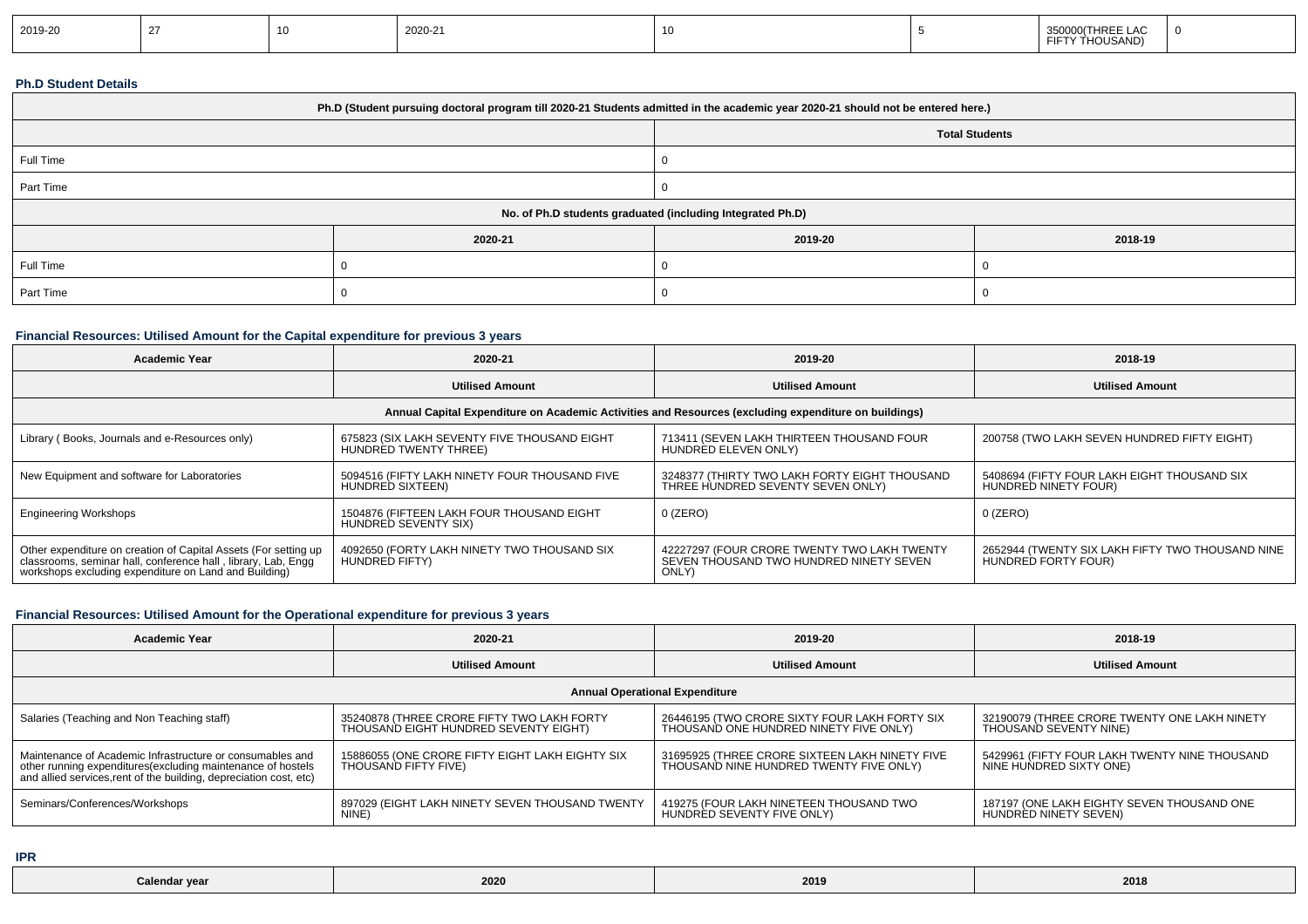| No. of Patents Published |  |  |
|--------------------------|--|--|
| No. of Patents Granted   |  |  |

### **Sponsored Research Details**

| <b>Financial Year</b>                    | 2020-21                                                     | 2019-20 | 2018-19 |
|------------------------------------------|-------------------------------------------------------------|---------|---------|
| Total no. of Sponsored Projects          |                                                             |         |         |
| Total no. of Funding Agencies            |                                                             |         |         |
| Total Amount Received (Amount in Rupees) | 1040823                                                     |         |         |
| Amount Received in Words                 | TEN LAC FORTY THOUSAND EIGHT HUNDRED TWENTY<br><b>THREE</b> | Zero    | Zero    |

### **Consultancy Project Details**

| <b>Financial Year</b>                    | 2020-21                                                      | 2019-20 | 2018-19 |
|------------------------------------------|--------------------------------------------------------------|---------|---------|
| Total no. of Consultancy Projects        |                                                              |         |         |
| Total no. of Client Organizations        |                                                              |         |         |
| Total Amount Received (Amount in Rupees) | 1033808                                                      |         |         |
| Amount Received in Words                 | TEN LAKH THIRTY THREE THOUSAND EIGHT HUNDRED<br><b>EIGHT</b> | Zero    | Zero    |

#### **PCS Facilities: Facilities of physically challenged students**

| 1. Do your institution buildings have Lifts/Ramps?                                                                                                         | Yes, more than 80% of the buildings |
|------------------------------------------------------------------------------------------------------------------------------------------------------------|-------------------------------------|
| 2. Do your institution have provision for walking aids, including wheelchairs and transportation from one building to another for<br>handicapped students? | Yes                                 |
| 3. Do your institution buildings have specially designed toilets for handicapped students?                                                                 | Yes, more than 80% of the buildings |

## **Faculty Details**

| Srno           | Name                              | Age | Designation                | Gender | Qualification | <b>Experience (In</b><br>Months) | <b>Currently working</b><br>with institution? | <b>Joining Date</b> | <b>Leaving Date</b>      | <b>Association type</b> |
|----------------|-----------------------------------|-----|----------------------------|--------|---------------|----------------------------------|-----------------------------------------------|---------------------|--------------------------|-------------------------|
|                | ARINDAM<br><b>MUKHERJEE</b>       | 30  | <b>Assistant Professor</b> | Male   | M.Tech        | 72                               | Yes                                           | 04-07-2016          | $\sim$                   | Regular                 |
| $\mathfrak{p}$ | <b>KALYAN</b><br><b>MUKHERJEE</b> | 31  | <b>Assistant Professor</b> | Male   | M.Tech        | 72                               | Yes                                           | 18-06-2018          | $\sim$                   | Regular                 |
|                | TANMOY KUNDU                      | 35  | <b>Assistant Professor</b> | Male   | M.Tech        | 24                               | Yes                                           | 16-01-2020          | $\sim$                   | Regular                 |
|                | <b>SHANKHA GHOSH</b>              | 28  | <b>Assistant Professor</b> | Male   | M.Tech        | 24                               | Yes                                           | 05-02-2020          | $\overline{\phantom{a}}$ | Regular                 |
|                | KUNAL BAGCHI                      | 26  | <b>Assistant Professor</b> | Male   | M.Tech        | 38                               | Yes                                           | 05-09-2018          | $\sim$                   | Regular                 |
|                | PRASUN DUTTA                      | 34  | <b>Assistant Professor</b> | Male   | Ph.D          | 72                               | Yes                                           | 01-10-2018          | $\sim$                   | Regular                 |
|                | SUBRATA SAHA                      | 34  | <b>Assistant Professor</b> | Male   | M.Tech        | 96                               | Yes                                           | 07-01-2013          | $\overline{\phantom{a}}$ | Regular                 |
|                | SUBRATA GHOSH                     | 47  | Lecturer                   | Male   | <b>B.Tech</b> | 56                               | Yes                                           | 22-05-2017          | $\overline{\phantom{a}}$ | Regular                 |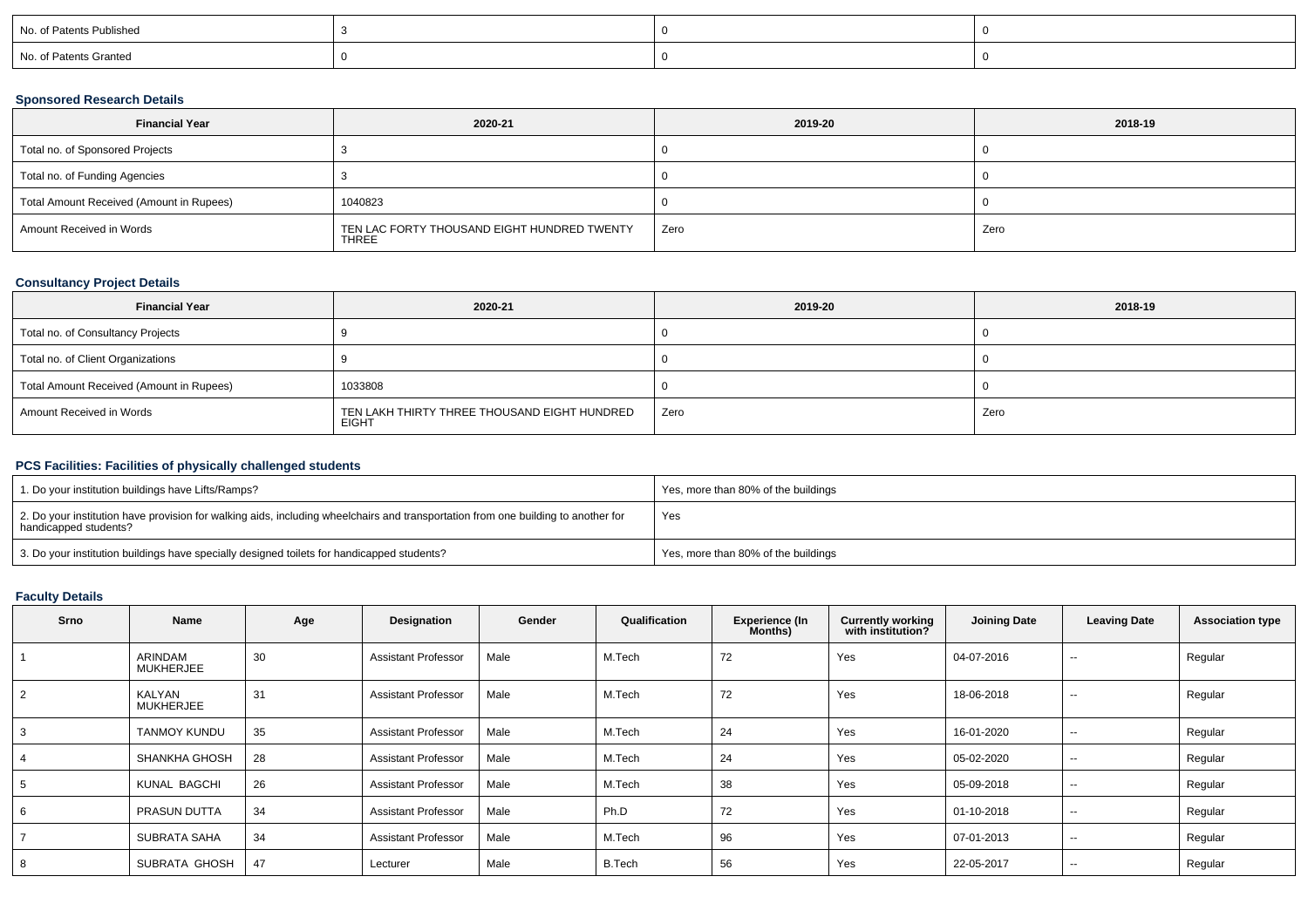| 9  | PRODIP KUMAR<br><b>DAS</b>          | 40     | Lecturer                   | Male   | <b>B.Tech</b> | 54             | Yes | 18-07-2017 | $\overline{\phantom{a}}$ | Regular |
|----|-------------------------------------|--------|----------------------------|--------|---------------|----------------|-----|------------|--------------------------|---------|
| 10 | <b>ARIJIT</b><br><b>CHAKRABORTY</b> | 26     | Lecturer                   | Male   | <b>B.Tech</b> | 40             | Yes | 03-09-2018 | $\sim$                   | Regular |
| 11 | <b>SUMAN GHOSH</b>                  | 25     | Lecturer                   | Male   | <b>B.Tech</b> | 24             | Yes | 03-02-2020 | $\ddot{\phantom{a}}$     | Regular |
| 12 | SANDIPAN<br>SAMANTA                 | 29     | Lecturer                   | Male   | <b>B.Tech</b> | $\overline{7}$ | Yes | 04-01-2021 | $\sim$                   | Regular |
| 13 | <b>BAIBASWATA DAS</b>               | 29     | <b>Assistant Professor</b> | Male   | M.Tech        | 84             | Yes | 02-08-2017 | $\sim$                   | Regular |
| 14 | <b>SOUVIK</b><br><b>CHAKRABORTY</b> | 37     | <b>Assistant Professor</b> | Male   | M.E.          | 120            | Yes | 28-08-2017 | $\overline{\phantom{a}}$ | Regular |
| 15 | <b>SUSHOVAN</b><br>SARKAR           | 54     | Professor                  | Male   | Ph.D          | 377            | No  | 05-07-2018 | 20-08-2021               | Regular |
| 16 | NILANJANA BANIK                     | 27     | <b>Assistant Professor</b> | Female | M.Tech        | 24             | Yes | 15-01-2020 | --                       | Regular |
| 17 | PRASUN SEAL                         | 28     | <b>Assistant Professor</b> | Male   | M.Tech        | 33             | Yes | 17-04-2019 | $\overline{\phantom{a}}$ | Regular |
| 18 | ARNAB ROY                           | 29     | <b>Assistant Professor</b> | Male   | M.Tech        | 33             | Yes | 24-04-2019 | $\overline{a}$           | Regular |
| 19 | SOURADEEP ROY                       | 29     | Lecturer                   | Male   | <b>B.Tech</b> | 65             | Yes | 16-08-2016 | --                       | Regular |
| 20 | SAMRAN<br><b>BANERJEE</b>           | 26     | Lecturer                   | Male   | <b>B.Tech</b> | 66             | Yes | 20-07-2016 | $\sim$                   | Regular |
| 21 | SOURAV KUMAR<br><b>SINGHA</b>       | 25     | Lecturer                   | Male   | <b>B.Tech</b> | 53             | Yes | 04-08-2017 | Ξ.                       | Regular |
| 22 | PUJA PAL                            | 31     | Lecturer                   | Female | <b>B.Tech</b> | 50             | Yes | 08-11-2017 | $\sim$                   | Regular |
| 23 | ANANYA DAS                          | 25     | Lecturer                   | Female | <b>B.Tech</b> | 24             | Yes | 26-02-2019 | $\sim$                   | Regular |
| 24 | Krishnendu<br>Kundu                 | 30     | <b>Assistant Professor</b> | Male   | M.Tech        | 65             | Yes | 04-05-2020 | ۰.                       | Regular |
| 25 | <b>DEBASHISH ROY</b>                | 35     | <b>Assistant Professor</b> | Male   | M.Tech        | 24             | Yes | 02-07-2019 | --                       | Regular |
| 26 | <b>MD ALI</b>                       | 29     | <b>Assistant Professor</b> | Male   | M.Tech        | 18             | Yes | 17-01-2020 | $\sim$                   | Regular |
| 27 | RINKU SUPAKAR                       | 36     | <b>Assistant Professor</b> | Female | M.Tech        | 163            | Yes | 05-02-2010 | $\overline{a}$           | Regular |
| 28 | DEBDATTA<br><b>CHATTERJEE</b>       | 31     | <b>Assistant Professor</b> | Female | M.Tech        | 84             | Yes | 24-07-2018 |                          | Regular |
| 29 | <b>SOVAN SAHA</b>                   | 32     | <b>Assistant Professor</b> | Male   | Ph.D          | 112            | No  | 01-02-2012 | 30-04-2021               | Regular |
| 30 | <b>MADHUSMITA</b><br><b>MISHRA</b>  | 37     | <b>Assistant Professor</b> | Female | M.Tech        | 179            | Yes | 02-07-2018 |                          | Regular |
| 31 | <b>ANJAN KUMAR</b><br>PAYRA         | 35     | <b>Assistant Professor</b> | Male   | M.Tech        | 123            | Yes | 13-07-2011 | $\sim$                   | Regular |
| 32 | <b>MALLIKA DE</b>                   | 67     | Professor                  | Female | Ph.D          | 432            | Yes | 17-06-2014 | $\overline{\phantom{a}}$ | Regular |
| 33 | KASHINATH DEY                       | 66     | Professor                  | Male   | M.Tech        | 455            | Yes | 01-03-2017 | $\sim$                   | Regular |
| 34 | GANGA<br>BHATTACHARJEE              | $30\,$ | <b>Assistant Professor</b> | Female | M.Tech        | 36             | Yes | 11-02-2019 | $\overline{\phantom{a}}$ | Regular |
| 35 | SANJOY<br>BHATTACHARJEE             | 35     | <b>Assistant Professor</b> | Male   | M.Tech        | 35             | Yes | 22-02-2019 | --                       | Regular |
| 36 | RUCHIRA DATTA                       | 35     | <b>Assistant Professor</b> | Female | M.Tech        | 34             | Yes | 02-04-2019 | --                       | Regular |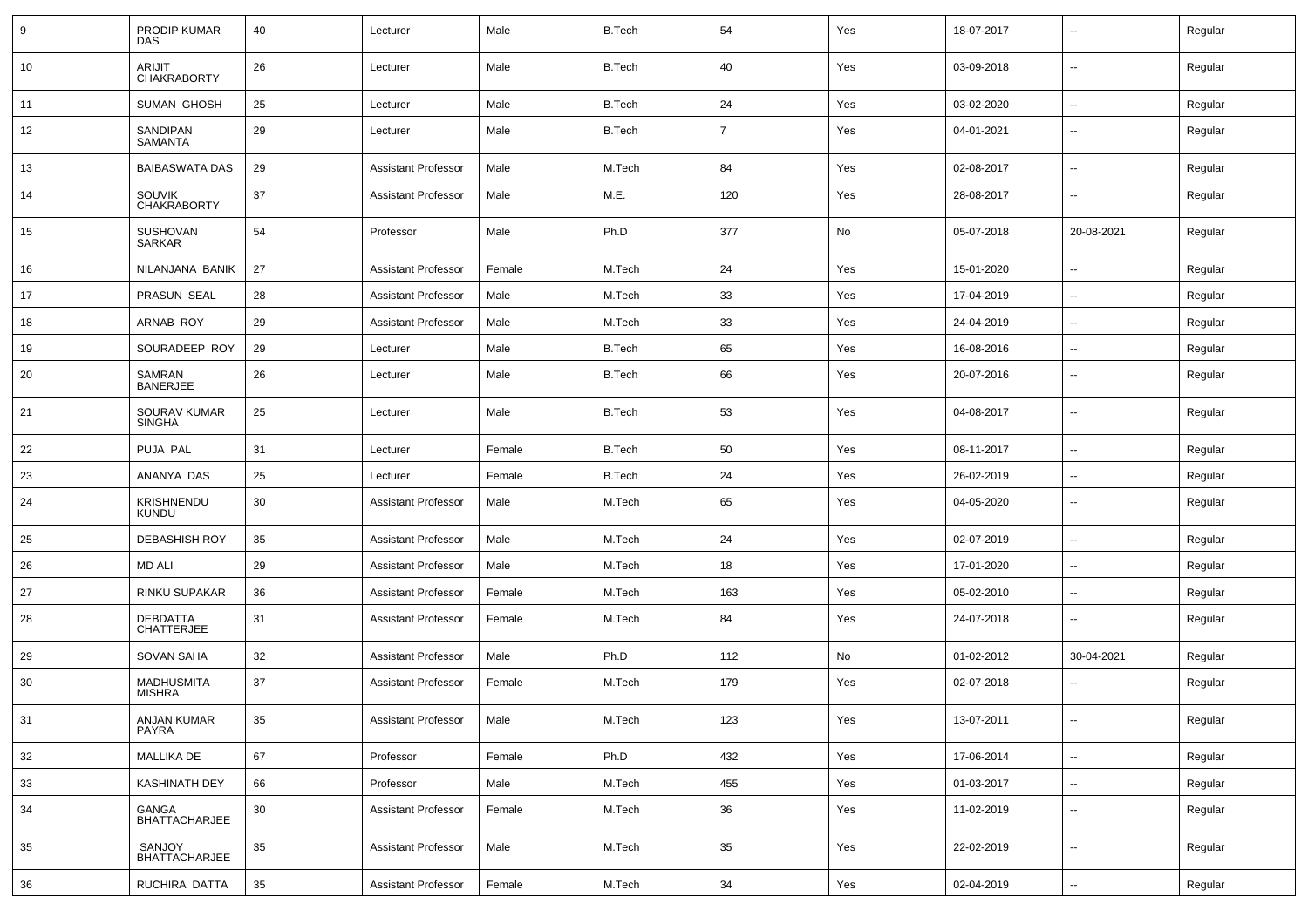| 37 | RUPAN PANJA                           | 33     | Assistant Professor                                 | Male   | M.Tech | 8              | Yes | 17-12-2020 | $\mathbf{u}$             | Regular |
|----|---------------------------------------|--------|-----------------------------------------------------|--------|--------|----------------|-----|------------|--------------------------|---------|
| 38 | PRADEEPTA<br><b>KUMAR SARANGI</b>     | 45     | Associate Professor                                 | Male   | Ph.D   | 5              | Yes | 16-02-2021 | --                       | Regular |
| 39 | <b>SAMAD HUSSEN</b>                   | 33     | <b>Assistant Professor</b>                          | Male   | M.Tech | 10             | Yes | 03-09-2020 | $\overline{\phantom{a}}$ | Regular |
| 40 | <b>BANDANA KHAN</b>                   | 40     | <b>Assistant Professor</b>                          | Female | M.Tech | $\overline{7}$ | Yes | 01-01-2021 | $\overline{\phantom{a}}$ | Regular |
| 41 | ABHINANDAN<br><b>GHOSH</b>            | 32     | <b>Assistant Professor</b>                          | Male   | M.Tech | 6              | Yes | 01-02-2021 | $\overline{\phantom{a}}$ | Regular |
| 42 | SHEFALIKA<br><b>GHOSH</b><br>SAMADDAR | 60     | Professor                                           | Female | Ph.D   | 4              | Yes | 08-04-2021 | $\overline{\phantom{a}}$ | Regular |
| 43 | ANIRBAN<br><b>CHOWDHURY</b>           | 33     | <b>Assistant Professor</b>                          | Male   | M.Tech | 93             | Yes | 07-07-2015 | $\overline{\phantom{a}}$ | Regular |
| 44 | PRATHITA ROY                          | 31     | <b>Assistant Professor</b>                          | Male   | M.Tech | 47             | Yes | 11-12-2017 | $\overline{\phantom{a}}$ | Regular |
| 45 | RUMRUM<br><b>BANERJEE</b>             | 34     | Assistant Professor                                 | Female | M.Tech | 144            | Yes | 01-06-2018 | --                       | Regular |
| 46 | TANMAY DAS                            | 31     | <b>Assistant Professor</b>                          | Male   | M.Tech | 72             | No  | 08-10-2015 | 02-10-2021               | Regular |
| 47 | <b>SUDESHNA</b><br><b>GHOSH</b>       | 27     | <b>Assistant Professor</b>                          | Female | M.Tech | 52             | Yes | 17-07-2017 |                          | Regular |
| 48 | <b>KRITI MUKHERJEE</b>                | 42     | <b>Assistant Professor</b>                          | Female | Ph.D   | 154            | Yes | 02-11-2016 | $\mathbf{u}$             | Regular |
| 49 | <b>SUDIPTA</b><br><b>ACHARYA</b>      | 45     | <b>Assistant Professor</b>                          | Female | Ph.D   | 108            | Yes | 06-05-2019 | $\mathbf{u}$             | Regular |
| 50 | <b>AVIROOP DEWAN</b>                  | 32     | <b>Assistant Professor</b>                          | Male   | M.Tech | 108            | Yes | 11-03-2020 |                          | Regular |
| 51 | MADHULIKA DAS                         | 35     | Professor                                           | Female | Ph.D   | 4              | Yes | 02-04-2021 | $\sim$                   | Regular |
| 52 | OM PRAKASH<br>SHARMA                  | 49     | Dean / Principal /<br>Director / Vice<br>Chancellor | Male   | Ph.D   | 264            | Yes | 22-01-2019 | --                       | Regular |
| 53 | ANUVA GANGULY                         | 41     | Assistant Professor                                 | Female | M.Tech | 238            | Yes | 22-07-2013 | $\sim$                   | Regular |
| 54 | <b>MANJARI BHARATI</b>                | 35     | <b>Assistant Professor</b>                          | Female | M.Tech | 125            | Yes | 18-01-2013 | $\overline{\phantom{a}}$ | Regular |
| 55 | <b>MANALI DHAR</b>                    | 34     | <b>Assistant Professor</b>                          | Female | M.Tech | 123            | Yes | 01-07-2011 | $\mathbf{u}$             | Regular |
| 56 | ANANYA<br><b>BANERJEE</b>             | 38     | <b>Assistant Professor</b>                          | Female | M.Tech | 184            | Yes | 03-09-2010 | $\overline{\phantom{a}}$ | Regular |
| 57 | <b>DEBASMITA</b><br>MANNA             | 36     | <b>Assistant Professor</b>                          | Female | M.Tech | 123            | Yes | 04-07-2011 | $\overline{\phantom{a}}$ | Regular |
| 58 | ANIRBIT<br><b>SENGUPTA</b>            | $33\,$ | Assistant Professor                                 | Male   | M.Tech | 120            | Yes | 11-03-2020 | -−                       | Regular |
| 59 | SUKABYA DAN                           | 28     | Assistant Professor                                 | Male   | M.Tech | 51             | Yes | 14-08-2017 | $\sim$                   | Regular |
| 60 | MOUMITA BASAK                         | $30\,$ | <b>Assistant Professor</b>                          | Female | M.Tech | 53             | Yes | 12-06-2017 | $\sim$                   | Regular |
| 61 | SREEPARNA<br><b>BARUA</b>             | 29     | <b>Assistant Professor</b>                          | Female | M.Tech | 50             | Yes | 06-09-2017 | $\sim$                   | Regular |
| 62 | OIENDRILA NATH                        | 29     | <b>Assistant Professor</b>                          | Female | M.Tech | 48             | Yes | 06-11-2017 | $\sim$                   | Regular |
| 63 | AMARTYA<br>ACHARYA                    | 28     | <b>Assistant Professor</b>                          | Male   | M.Tech | 50             | Yes | 11-09-2017 | $\overline{\phantom{a}}$ | Regular |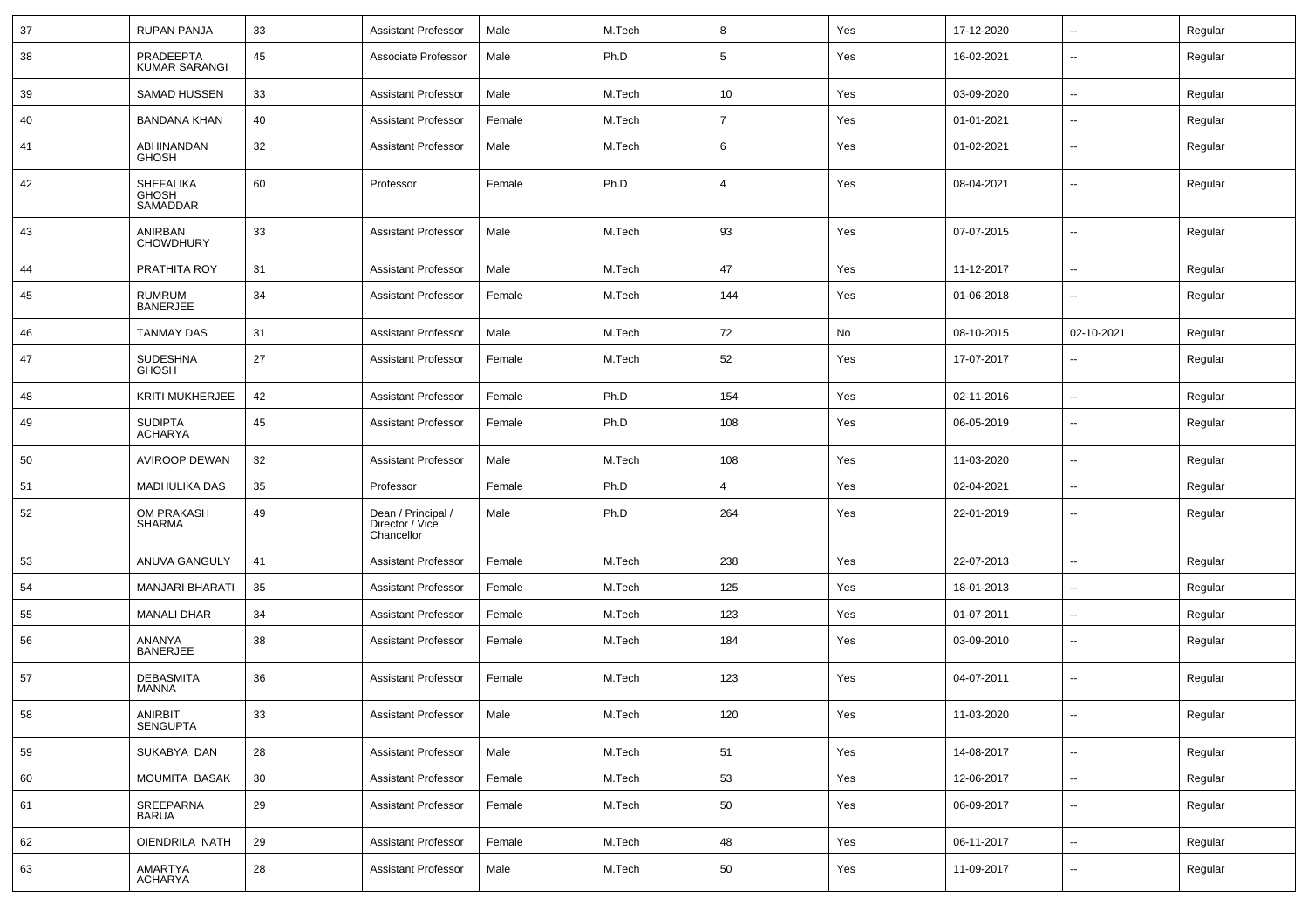| 64 | PAYEL HALDER                           | 29 | <b>Assistant Professor</b> | Female | M.Tech | 48             | Yes | 22-11-2018 | ⊷.                       | Regular |
|----|----------------------------------------|----|----------------------------|--------|--------|----------------|-----|------------|--------------------------|---------|
| 65 | SWASTIKA PAHAR                         | 33 | <b>Assistant Professor</b> | Female | M.Tech | 27             | Yes | 18-10-2019 | --                       | Regular |
| 66 | SANDIP<br><b>BHATTACHARYA</b>          | 38 | Professor                  | Male   | Ph.D   | 27             | Yes | 21-10-2019 | -−                       | Regular |
| 67 | RANJIT KUMAR<br><b>DUTTA</b>           | 31 | <b>Assistant Professor</b> | Male   | M.Tech | 46             | Yes | 06-09-2017 | $\overline{\phantom{a}}$ | Regular |
| 68 | PALLAVI<br><b>CHOUDHARY</b>            | 34 | <b>Assistant Professor</b> | Female | Ph.D   | 127            | Yes | 25-01-2021 | ⊷.                       | Regular |
| 69 | <b>TAMANNA ISLAM</b>                   | 30 | <b>Assistant Professor</b> | Female | M.Tech | $\overline{7}$ | Yes | 06-01-2021 | -−                       | Regular |
| 70 | <b>ARPITA</b><br><b>CHATTERJEE</b>     | 33 | <b>Assistant Professor</b> | Female | M.Tech | 120            | Yes | 15-01-2014 | --                       | Regular |
| 71 | <b>GEETIKA KUMARI</b><br>SALWAN        | 39 | <b>Assistant Professor</b> | Female | M.Tech | 161            | Yes | 21-11-2011 | $\overline{\phantom{a}}$ | Regular |
| 72 | SUBHENDU PAL                           | 29 | <b>Assistant Professor</b> | Male   | M.Tech | 47             | Yes | 09-01-2018 | --                       | Regular |
| 73 | <b>RUMA SEN</b>                        | 33 | <b>Assistant Professor</b> | Female | M.Tech | 54             | Yes | 19-06-2019 | --                       | Regular |
| 74 | <b>SUBHASISH</b><br><b>HALDER</b>      | 33 | <b>Assistant Professor</b> | Male   | M.Tech | 24             | Yes | 01-02-2020 | $\overline{\phantom{a}}$ | Regular |
| 75 | ATANU<br><b>BHATTACHARYA</b>           | 48 | Associate Professor        | Male   | Ph.D   | 121            | Yes | 02-11-2016 | ⊷.                       | Regular |
| 76 | PRADIP KUMAR<br><b>SHARMA</b>          | 29 | <b>Assistant Professor</b> | Male   | M.E.   | 53             | Yes | 22-06-2017 | $\overline{\phantom{a}}$ | Regular |
| 77 | <b>GAUTAM BISWAS</b>                   | 39 | <b>Assistant Professor</b> | Male   | M.Tech | 48             | Yes | 23-10-2017 | $\overline{\phantom{a}}$ | Regular |
| 78 | SATYA PRAKASH<br><b>VERMA</b>          | 29 | <b>Assistant Professor</b> | Male   | M.Tech | 54             | Yes | 02-05-2017 | --                       | Regular |
| 79 | NITESH DAS                             | 30 | <b>Assistant Professor</b> | Male   | M.Tech | 24             | Yes | 05-02-2020 | $\overline{\phantom{a}}$ | Regular |
| 80 | PALASH CHANDRA<br><b>NATH</b>          | 37 | <b>Assistant Professor</b> | Male   | M.Tech | 32             | Yes | 24-05-2019 | ⊷.                       | Regular |
| 81 | DIBYANANDAN<br><b>DASH</b>             | 36 | <b>Assistant Professor</b> | Male   | M.Tech | 32             | Yes | 05-06-2019 | --                       | Regular |
| 82 | <b>SUBARNO</b><br><b>BHATTACHARYYA</b> | 28 | <b>Assistant Professor</b> | Male   | M.Tech | 72             | Yes | 07-05-2020 | --                       | Regular |
| 83 | <b>SUMIT KUMAR</b><br><b>SAHA</b>      | 30 | <b>Assistant Professor</b> | Male   | M.Tech | 91             | Yes | 27-01-2021 | ⊷.                       | Regular |
| 84 | <b>SAURAV KUMAR</b>                    | 30 | <b>Assistant Professor</b> | Male   | M.Tech | 79             | Yes | 12-01-2021 |                          | Regular |
| 85 | SUDIP BANERJEE                         | 29 | <b>Assistant Professor</b> | Male   | M.Tech | 67             | Yes | 02-02-2021 | Щ,                       | Regular |
| 86 | <b>JYOTIRISHWAR</b><br>KUMAR           | 39 | <b>Assistant Professor</b> | Male   | M.Tech | 199            | Yes | 06-01-2021 | $\overline{\phantom{a}}$ | Regular |
| 87 | ARNAV PRAKASH                          | 31 | <b>Assistant Professor</b> | Male   | M.Tech | 91             | Yes | 12-01-2021 | $\sim$                   | Regular |
| 88 | <b>BISWAJIT MAHATA</b>                 | 25 | <b>Assistant Professor</b> | Male   | M.Tech | 31             | Yes | 08-01-2021 | $\sim$                   | Regular |
| 89 | <b>BIPASHA</b><br><b>BHOWMICK</b>      | 36 | <b>Assistant Professor</b> | Female | Ph.D   | 48             | Yes | 02-01-2019 | н.                       | Regular |
| 90 | <b>VIVEK SHAW</b>                      | 32 | <b>Assistant Professor</b> | Male   | M.Sc.  | 102            | Yes | 21-01-2014 | $\sim$                   | Regular |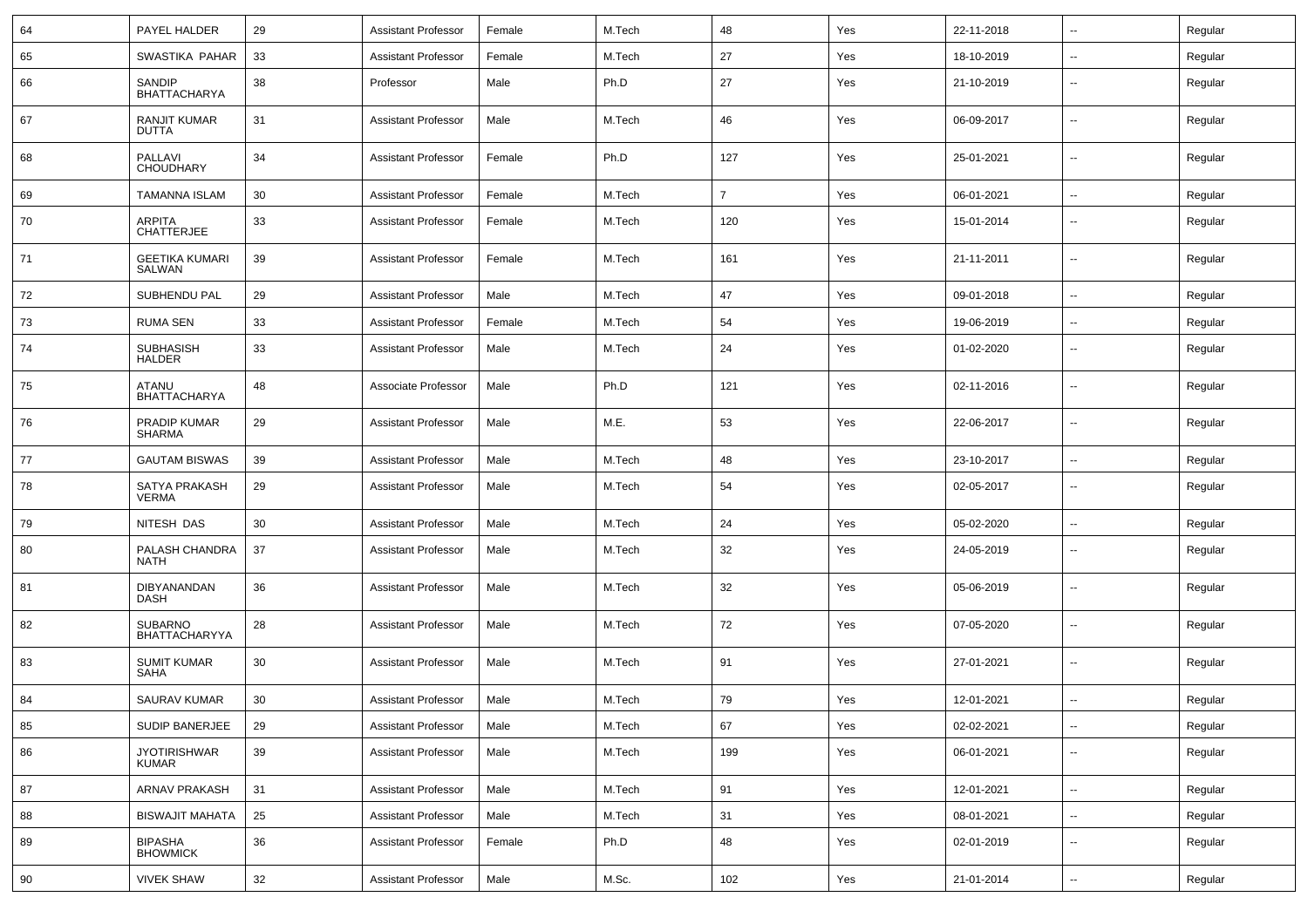| 91  | <b>RUCHI SHAW</b>               | 30 | <b>Assistant Professor</b> | Female | Ph.D       | 41  | Yes | 02-01-2019 | $\overline{\phantom{a}}$ | Regular |
|-----|---------------------------------|----|----------------------------|--------|------------|-----|-----|------------|--------------------------|---------|
| 92  | PALLABI BOSE                    | 30 | <b>Assistant Professor</b> | Female | M.Sc.      | 57  | Yes | 10-01-2019 | $\overline{\phantom{a}}$ | Regular |
| 93  | <b>BISWAJIT GAYEN</b>           | 37 | <b>Assistant Professor</b> | Male   | Ph.D       | 108 | Yes | 23-07-2019 | --                       | Regular |
| 94  | <b>NIBEDITA BISWAS</b>          | 31 | <b>Assistant Professor</b> | Female | M.A        | 51  | Yes | 07-01-2019 | --                       | Regular |
| 95  | <b>ABHIK SINHA</b><br>MAHAPATRA | 34 | <b>Assistant Professor</b> | Male   | Ph.D       | 30  | Yes | 12-04-2019 | $\overline{\phantom{a}}$ | Regular |
| 96  | NILANJAN SINGHA<br><b>ROY</b>   | 43 | <b>Assistant Professor</b> | Male   | M.COM      | 216 | Yes | 08-07-2015 | $\overline{\phantom{a}}$ | Regular |
| 97  | PEU GHOSAL                      | 30 | <b>Assistant Professor</b> | Female | <b>MBA</b> | 48  | Yes | 02-07-2018 | $\overline{\phantom{a}}$ | Regular |
| 98  | SUKANYA SINHA                   | 26 | <b>Assistant Professor</b> | Female | M.Sc.      | 39  | Yes | 20-08-2018 | $\overline{a}$           | Regular |
| 99  | PUJA SWARNAKAR                  | 29 | <b>Assistant Professor</b> | Female | M.Sc.      | 72  | Yes | 01-11-2018 | $\overline{\phantom{a}}$ | Regular |
| 100 | RAMAPRASAD<br>PATRA             | 29 | <b>Assistant Professor</b> | Male   | M.Sc.      | 46  | Yes | 10-01-2018 | --                       | Regular |
| 101 | <b>BIDYUT</b><br>MAJUMDER       | 60 | <b>Assistant Professor</b> | Male   | M.Sc.      | 54  | Yes | 02-05-2017 | $\overline{\phantom{a}}$ | Regular |
| 102 | <b>SUMAN MITRA</b>              | 31 | <b>Assistant Professor</b> | Male   | M.Sc.      | 46  | Yes | 23-11-2018 | ⊷.                       | Regular |
| 103 | DEBANJANA<br>GHATAK             | 37 | <b>Assistant Professor</b> | Female | M.A        | 99  | Yes | 07-01-2019 | --                       | Regular |
| 104 | <b>RITUPARNA</b><br>DATTA       | 37 | <b>Assistant Professor</b> | Female | M.Sc.      | 30  | Yes | 26-07-2019 | --                       | Regular |
| 105 | <b>MANUELLA D</b><br>ROSARIO    | 37 | <b>Assistant Professor</b> | Female | M.A        | 31  | Yes | 26-06-2019 | $\overline{\phantom{a}}$ | Regular |
| 106 | <b>TRIDIB MONDAL</b>            | 35 | <b>Assistant Professor</b> | Male   | Ph.D       | 32  | Yes | 23-05-2019 | --                       | Regular |
| 107 | SAIFUL ISLAM<br><b>KHAN</b>     | 28 | Lecturer                   | Male   | B.Sc.      | 78  | Yes | 02-07-2015 | $\overline{\phantom{a}}$ | Regular |
| 108 | SUBRADEEP BOSE                  | 27 | <b>Assistant Professor</b> | Male   | M.Sc.      | 23  | Yes | 18-03-2020 | --                       | Regular |
| 109 | <b>CHAITY</b><br>CHATTERJEE     | 32 | <b>Assistant Professor</b> | Female | Ph.D       | 23  | Yes | 18-03-2020 | $\overline{\phantom{a}}$ | Regular |
| 110 | RAJANI KUMARI<br>PRASAD         | 56 | Associate Professor        | Female | Ph.D       | 240 | Yes | 12-08-2020 | --                       | Regular |
| 111 | <b>JOYOTI BISWAS</b>            | 48 | <b>Assistant Professor</b> | Female | Ph.D       | 276 | Yes | 16-09-2020 | --                       | Regular |
| 112 | <b>SRIJATA</b><br>MUKHERJEE     | 45 | <b>Assistant Professor</b> | Female | Ph.D       | 216 | Yes | 05-08-2020 | --                       | Regular |
| 113 | MOHUYA<br>MUKHERJEE             | 30 | <b>Assistant Professor</b> | Female | M.Sc.      | 120 | Yes | 25-09-2020 | -−                       | Regular |
| 114 | PRITI SHARMA                    | 31 | <b>Assistant Professor</b> | Female | M.Sc.      | 120 | Yes | 04-01-2021 | $\overline{\phantom{a}}$ | Regular |
| 115 | RAKESH KUMAR<br><b>SINGH</b>    | 34 | <b>Assistant Professor</b> | Male   | Ph.D       | 96  | Yes | 04-01-2021 | $\overline{\phantom{a}}$ | Regular |
| 116 | <b>ARUP KANTI</b><br>HAZRA      | 35 | <b>Assistant Professor</b> | Male   | M.Sc.      | 168 | Yes | 18-01-2021 | Ξ.                       | Regular |
| 117 | DEBANJALI ROY                   | 31 | <b>Assistant Professor</b> | Female | M.A        | 120 | Yes | 01-02-2021 | $\sim$                   | Regular |
| 118 | PROSUN GHOSH                    | 28 | <b>Assistant Professor</b> | Male   | M.Tech     | 23  | Yes | 09-03-2020 | $\sim$                   | Regular |